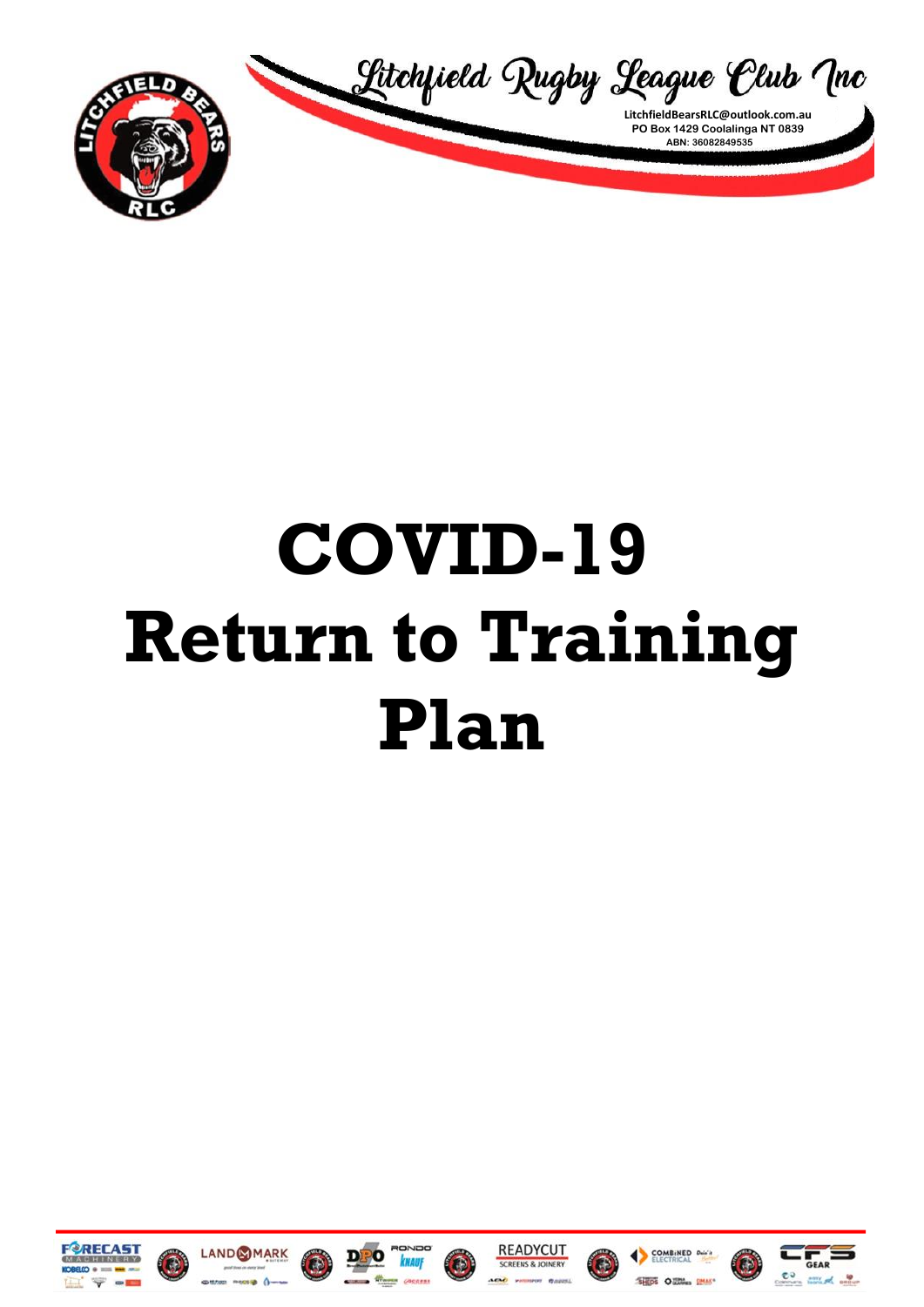

The NRL, NRL NT and Northern Territory Government have approved the return of Rugby League training in the NT consistent with the Northern Territory Government's "Roadmap to the New Normal" guidelines from 12pm Friday 15<sup>th</sup> May.

[The Australian Institute of Sport Framework for Rebooting Sport in a COVID-19 Environment](https://ais.gov.au/__data/assets/pdf_file/0008/730376/35845_AIS-Framework-for-rebooting-sport_FA.pdf) outlines the minimum requirements for the resumption of community and individual sport in Australia.

Prior to the resumption of community sport, it is important for sports clubs/groups to safely prepare the sporting environment. A thorough risk assessment has been carried out and the following measures are being put into place.

## **EDUCATION**

Education material for members of the Litchfield Bears community is provided below to promote required behaviours (e.g. regular and thorough handwashing, covering mouth and nose with a tissue or sleeve during coughing/sneezing). Please follow the links for more information. All documents will be available at the canteen.

- [Good hygiene for coronavirus \(COVID-19\)](https://www.health.gov.au/news/health-alerts/novel-coronavirus-2019-ncov-health-alert/how-to-protect-yourself-and-others-from-coronavirus-covid-19/good-hygiene-for-coronavirus-covid-19)
- [Hand washing guidance](https://www.who.int/gpsc/clean_hands_protection/en/)
- [Keep that cough under cover](https://www.health.gov.au/resources/publications/coronavirus-covid-19-keep-that-cough-under-cover)
- [Self-isolation \(self-quarantine\) for coronavirus \(COVID-19\)](https://www.health.gov.au/news/health-alerts/novel-coronavirus-2019-ncov-health-alert/how-to-protect-yourself-and-others-from-coronavirus-covid-19/self-isolation-self-quarantine-for-coronavirus-covid-19)
- [Advice for people at risk of coronavirus \(COVID-19\)](https://www.health.gov.au/news/health-alerts/novel-coronavirus-2019-ncov-health-alert/advice-for-people-at-risk-of-coronavirus-covid-19)
- [Coronavirus \(COVID-19\) resources](https://www.health.gov.au/resources/collections/novel-coronavirus-2019-ncov-resources)

You will find displays of education material around the Club and we ask that you read these carefully and follow the advice. If you notice another member not practicing social distancing or good hygiene please alert a member of the committee.

There is to be

- **Regular hand washing**
- **1.5m Social distancing**
- **No sharing of drink bottles and towels**
- **No sharing of equipment between age groups**
- **No anti-social behaviour**
- **No loitering**

Please download the Australian Government COVID-19 contact tracing app (COVIDSafe) to help stop the spread.

Please note that this advice is subject to change at short notice and all efforts will be made to communicate such to our members.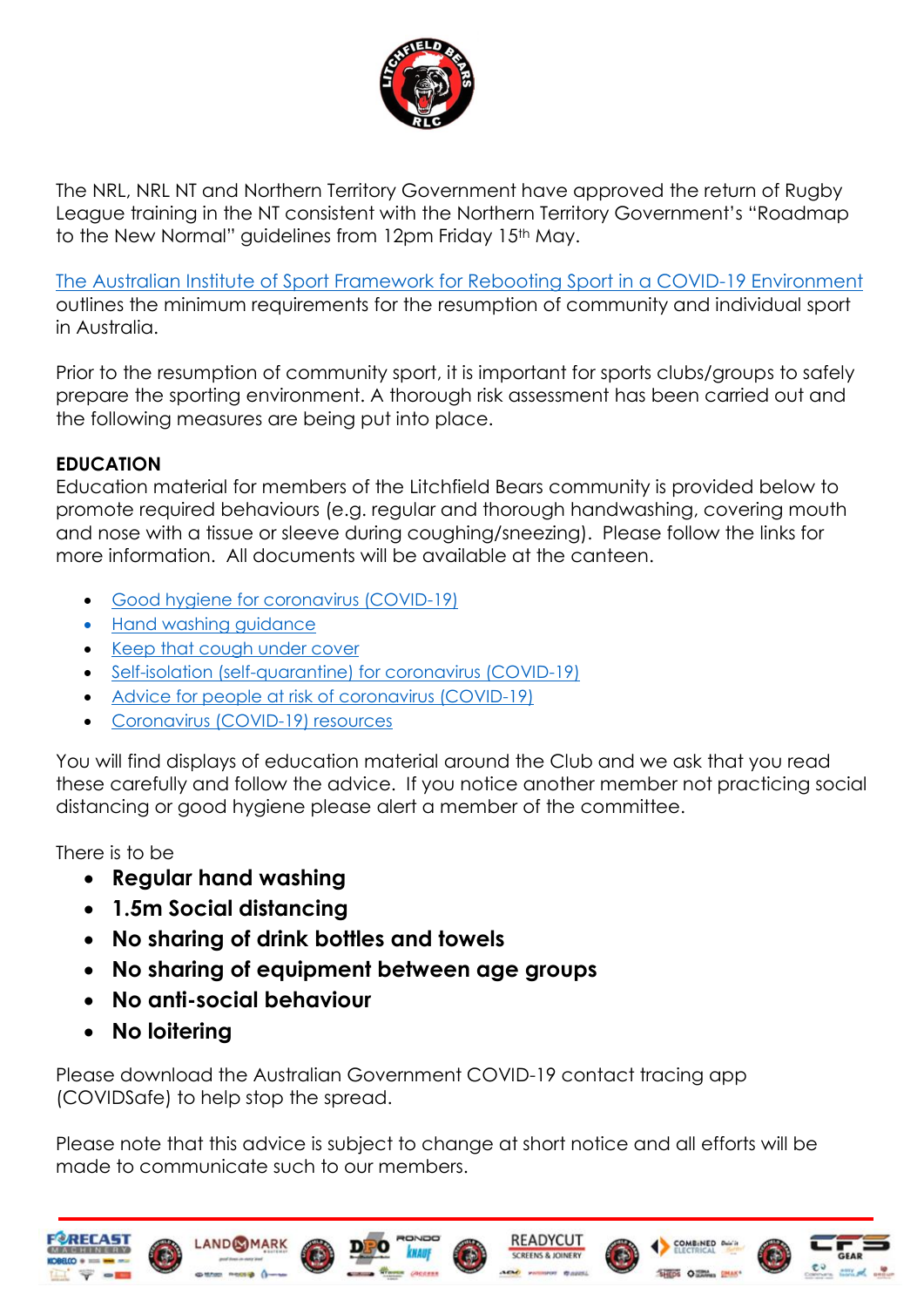

## **TRAINING**

For the safety of all of our players, members and visitors it is vitally important that everyone is vigilant in adhering to the COVID-19 guidelines.

The Litchfield Rugby League Club are committed to creating and maintaining a safe training environment for our players. The social distancing standards of 1.5 metres needs to be maintained at all times with players, parents, members and visitors.

1. Arrive and depart in a timely manner

Arrival at training sessions should be to the designated training areas only and with minimal family members in attendance where possible.

Although we encourage you to support the canteen of the club, player and parent safety is priority at these times.

2. Take note of adjusted training times

Training will continue to be on Tuesday and Thursday afternoons however some times have been slightly adjusted for the safety of all to limit the contact of players and families arriving and departing.



We kindly request that you depart training as soon as possible at the end of the session.

3. Wash your hands

All players and parents are required to thoroughly wash their hands before and after training using the soap provided and technique as signed. Hand sanitiser is provided at the toilet blocks and canteen as a secondary precautionary measure to reduce the spread of germs.

4. Wash and sterilise training gear

During stage 2 restrictions limited training gear will be used, however, all equipment that is used in training sessions will need to be sterilised prior to and post training by the team managers or coaches. The club will provide a sterilising station to use for the cleaning of equipment. Once stage 3 is reached training can resume with the use of all equipment, however, cleaning and sterilisation will continue.